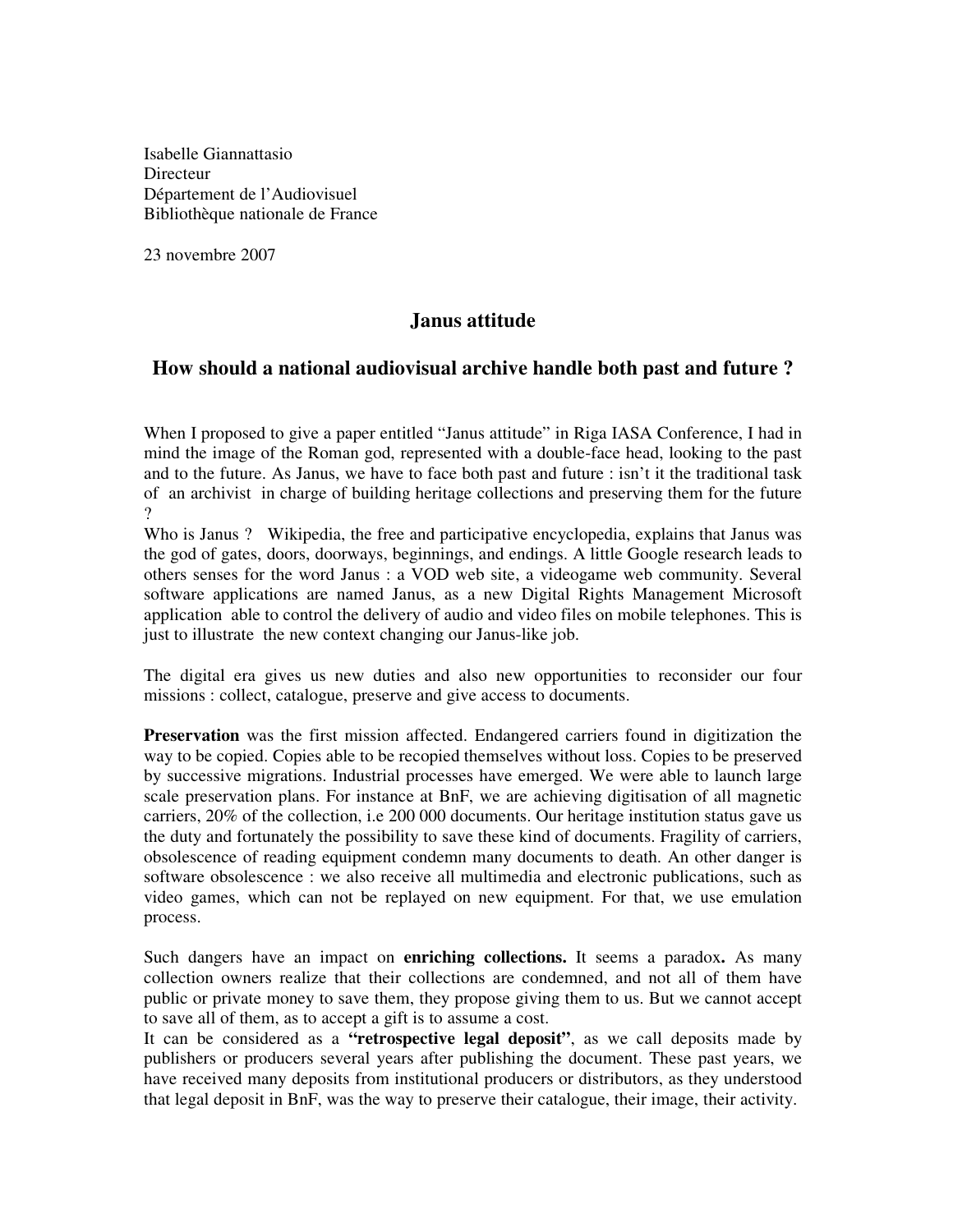And of course to preserve the works them selves, which would have otherwise been lost, even for the rights owner themselves. For instance, Centre audiovisuel Simone de Beauvoir. Mouvement français du planning familial, …. Legal deposit status gives us the duty, and the right to reproduce, in order to preserve. The definition of legal deposit is extensive : any document delivered to the public, whether general or specific, has to be deposited. But we have to be aware to define a legitimate perimeter, as we say, "all legal deposit, only legal deposit". "All legal deposits" : not all the collection owners know that legal deposit can preserve their collections. We try to publicize what we do, and we are very active in finding forgotten and hidden endangered collections, such as video art, as "video militante". "Only legal deposit": we do not want to (and we cannot ) act as a "free lab and repository", and we have to refuse deposits.

Outside of legal deposit, notably for unpublished documents such as oral history, ethnological and musical recordings, musical performances, we consider **acquisitions**. And for that, we established a Collection Development Policy. In this framework, we receive donations. In this context, donors give us carriers, and ask for a copy of what we have digitized. We establish a convention, in order to complement the "manual donation" with legal dispositions, and precisions about copy delivery. BnF acquires the non commercial rights, to use in its premises. For instance, we received from Orchestre de Paris concerts registrations, and ethnomusical archives from Deben Bhattacharya and Shima Arom. In these cases of unpublished documents donations, we receive the original carriers, to be preserved in appropriate conditions in our stocks, even though we know that they probably will be unusable in the long term. We can also receive "only" the content. This was recently the case of the French composer, Pierre Henry : Pierre Henry will entrust his work to BnF, in order to be preserved. It means that the contents will be digitized, and preserved in a long term repository. The carriers will be returned to him.

Digital Janus has collected the past and transmitted it to the future. But Janus has also to collect the future, really already present today, and even already past : I mean of course the web. We know that Internet is becoming a major media to deliver, to exchange, all kinds of documents and services, and a new media itself. We acted to extend legal deposit to the web, and we are experimenting three ways to collect the web : broad crawls, selective crawls, and deposit. This is a major challenge

After collecting and and preserving, **giving access to documents.** The digital era leads to the assumption of immediately giving access on the web. But some questions arise.

What can we deliver ? We know very well, in audiovisual collections, that legal restrictions are the first obstacle to be cleared. But, they can be cleared, or at least some of them : documents in the public domain, documents allowed by convention, agreements with rights holding companies

What do we want to deliver ? catalogue ? documents as « data bank » ? which ones ? editorial products ? From several years, IASA members present diverse kinds of on-line catalogue, on-line services.

Maybe, the most worrying issue is the missing faces of Janus, To be aware, the archivist has to have not only two, but four faces, to look at past and future, but also to look to the present all around him. In fact libraries and archives act in a moving, promising, world wide context. In the globalisation of information, sound and audiovisual are at the top of emerging business models, technical offers, and piracy, as they are on the top of uses and requests by the public. Is Music an international language ? From Janus, we have to go turn Buddha, in the Bayon Temple of Angkor

Back to Janus, and to the library. Obviously documents have to be delivered in the library, via an intranet. A new task of the archive can also be to become an institutional repository :